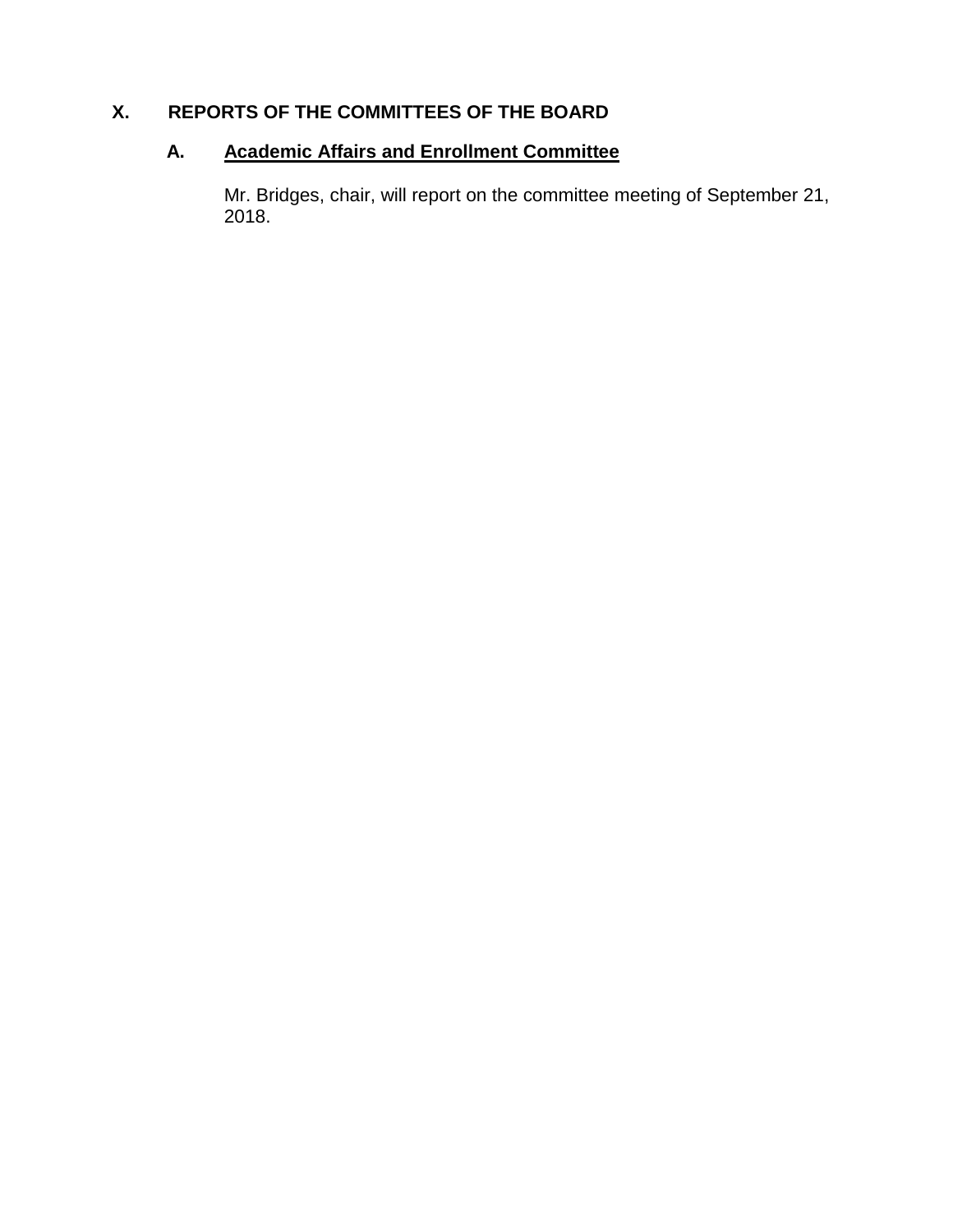#### **Academic Affairs and Enrollment Committee Meeting of September 21, 2018**

#### **Minutes**

**Present:** D. Fecher, S. Green, B. Montgomery, A. Rains, G. Ramos, S. Wenrick

**Guests:** L. Caron, L. Chan, T. Doom, S. Edwards, C. Evans Smith, B. Holmes, D. Kimpton, D. Leaman, T. Littell, A. Spencer, C. Schrader

Ms. Stephanie Green, in the absence of committee chair Michael Bridges, called the meeting to order at 1:18 p.m. and read the conflict of interest statement. Trustee Green welcomed Dr. Susan Edwards to her first Committee Day since assuming her role as executive vice president for academic affairs and provost for Wright State University on July 30, 2018.

#### **Provost Report**

Provost Edwards reaffirmed Wright State's focus on providing a quality education to students and provided an update on fall enrollment. Based on the budget adopted in June 2018, fall enrollment is below expectations. Groups predominately affected by the decrease include College Credit Plus students (down 6.4%), direct from high school students (down 15.2%), and transfer students (down 16.9%). While some enrollment decrease may mirror national trends, other negative influences such as budget concerns, impending industrial action, and overwhelming news coverage could be factors. A correlation between negative news coverage and enrollment decision points along the enrollment cycle was noted.

Dr. Edwards's has set enrollment management as her first-priority. Efforts are underway to improve the registration process, to streamline the transfer process, to strengthen articulation and pathway agreements with community colleges, and to implement the common app. Workshops on navigating financial aid and the application process are being offered.

International student enrollment for fall exceeded projections by 182 students. There has been a recent focus on international recruitment efforts utilizing full-time contracted recruiters and expanded efforts to target a broader scope of countries.

Dr. Edwards encouraged everyone to do their part to change the narrative of the institution. Wright State continues to have great things happening. By leveling the barriers to student success, closing the achievement gap, and producing more quality graduates for Ohio and the nation, Wright State continues to make a significant impact on the region and beyond.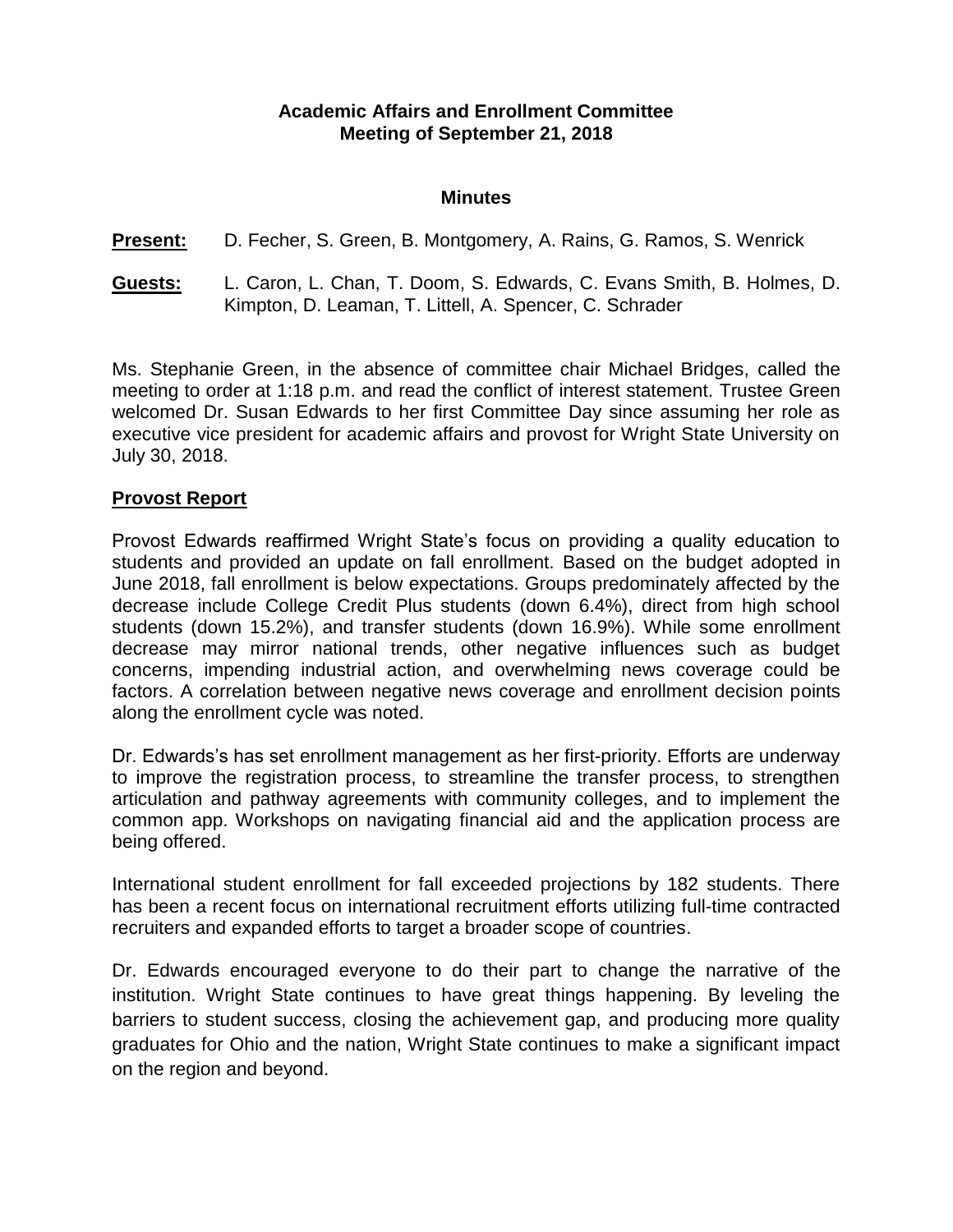### **1. Emeritus Requests**

The Academic Affairs and Enrollment Committee heard a request for emeritus status, and with a motion from Ms. Ramos and a second from Mr. Montgomery, are presenting the following resolution for full Board consideration and approval.

### **RESOLUTION 19-**

WHEREAS, faculty members who have served ten or more years as fullyaffiliated and full-time members at Wright State University will automatically be granted the emeritus title upon retirement and upon written request by the faculty member to the provost; and

WHEREAS, Herbert Dregalla, Professor of Music and Associate Dean of Liberal Arts served the university from 1998 in a fully-affiliated and full-time status and has requested emeritus status; and

WHEREAS, James Larsen, Professor of Finance and Financial Services served the university from 1987 in a fully-affiliated and full-time status and has requested emeritus status; and

WHEREAS, David Petreman, Professor of Modern Languages served the university from 1986 in a fully-affiliated and full-time status and has requested emeritus status; and

WHEREAS, K.T. Arasu, Professor of Mathematics and Statistics served the university from 1983 in a fully-affiliated and full-time status and had requested emeritus status; therefore, be it

RESOLVED that the requests for emeritus status for the aforementioned faculty members, as submitted to this meeting be, and the same hereby are endorsed.

I offer this Motion: Do I have a Second: Roll Call Vote:

#### **2. Posthumous Degree Request for Ms. Andrea Heiser**

Provost Edwards and the Academic Affairs and Enrollment Committee (motion by Mr. Montgomery with a second by Ms. Ramos) support granting a posthumous degree to Ms. Andrea Heiser. The following resolution is before the Board for approval.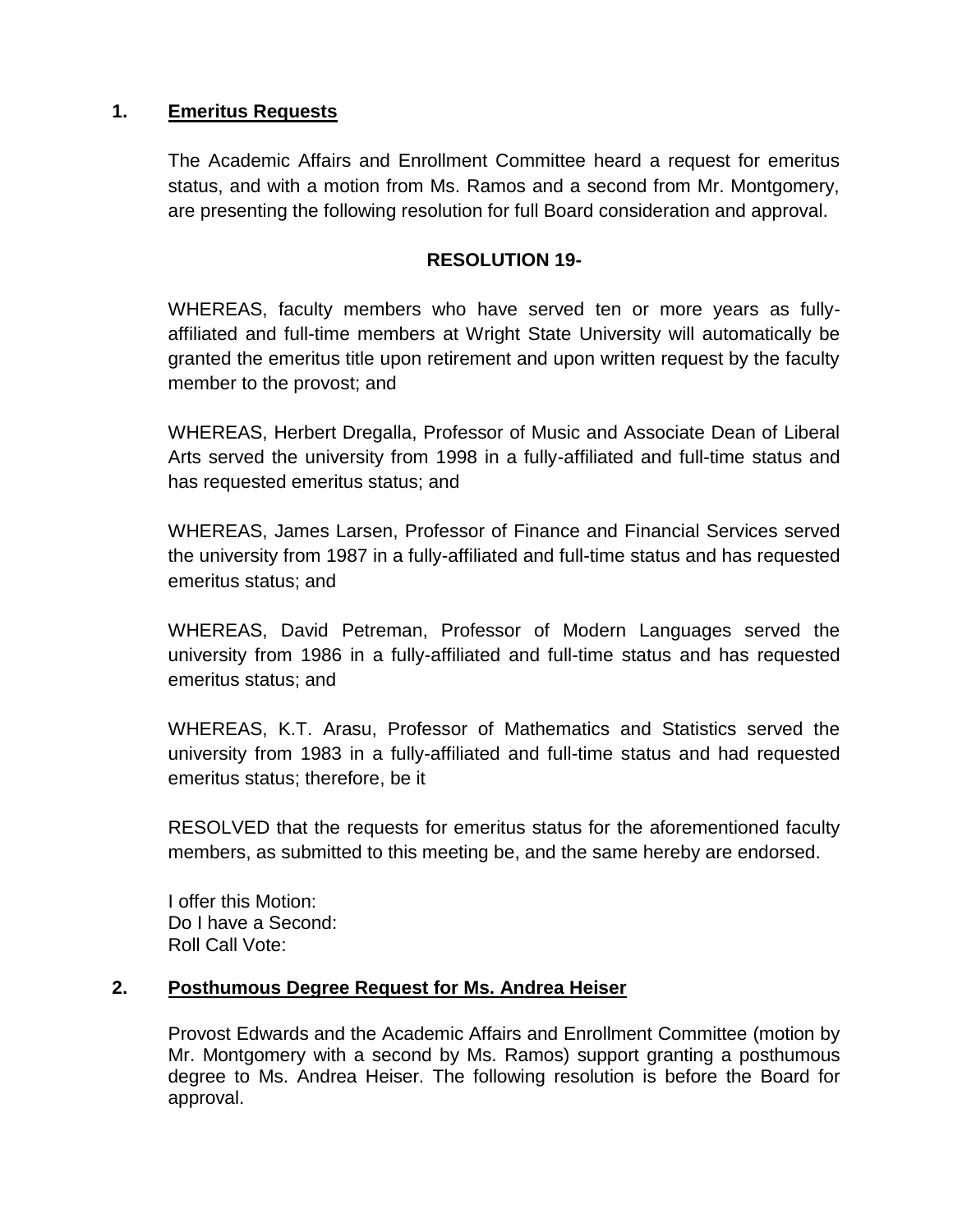## **RESOLUTION 19 -**

WHEREAS, Wright State University shares with the family and friends in the loss of Ms. Andrea Heiser; and

WHEREAS, Ms. Heiser was a senior Statistics major at Wright State University who was dedicated to completing her degree and was held in very high regard among faculty in her program; and

WHEREAS, the Chair of the Department of Mathematics and Statistics and the Dean of the College of Science and Mathematics have recommended Ms. Heiser be granted a posthumous degree; and

WHEREAS, the Provost has reviewed the recommendation and supports the granting of a posthumous degree to Ms. Heiser;

Therefore, be it

RESOLVED, that the Wright State University Board of Trustees hereby approves granting a posthumous Bachelor of Science degree to Ms. Andrea Heiser.

I offer this Motion: Is there a Second: Roll Call Vote:

## **3. Tuition Waiver Recommendation for International Students from Universities Approved through an MOU with the Saudi Arabia Cultural Mission (SACM)**

To enhance international enrollment, Wright State University would like to offer a fee reduction of 25% of the non-Ohio resident surcharge for undergraduate and graduate students from institutions sponsored by the Saudi Arabia Cultural Mission. Mr. Holmes, associate vice president for international education, answered questions on demand and program enrollment expectations, and Dr. Linda Caron, dean of the College of Liberal Arts, discussed capacity of the LEAP program to meet these student's needs.

#### **The full details of the proposal can be accessed at:**

[http://www.wright.edu/sites/www.wright.edu/files/uploads/2018/Sep/meeting/AA3-](http://www.wright.edu/sites/www.wright.edu/files/uploads/2018/Sep/meeting/AA3-Tuition%20Reduction%20Request%20for%20SACM%20students%20cb%20bh.pdf) [Tuition%20Reduction%20Request%20for%20SACM%20students%20cb%20bh.p](http://www.wright.edu/sites/www.wright.edu/files/uploads/2018/Sep/meeting/AA3-Tuition%20Reduction%20Request%20for%20SACM%20students%20cb%20bh.pdf) [df](http://www.wright.edu/sites/www.wright.edu/files/uploads/2018/Sep/meeting/AA3-Tuition%20Reduction%20Request%20for%20SACM%20students%20cb%20bh.pdf)

The resolution under consideration was motioned by Mr. Fecher and seconded by Mr. Montgomery in the committee meeting for presentation to the full Board today.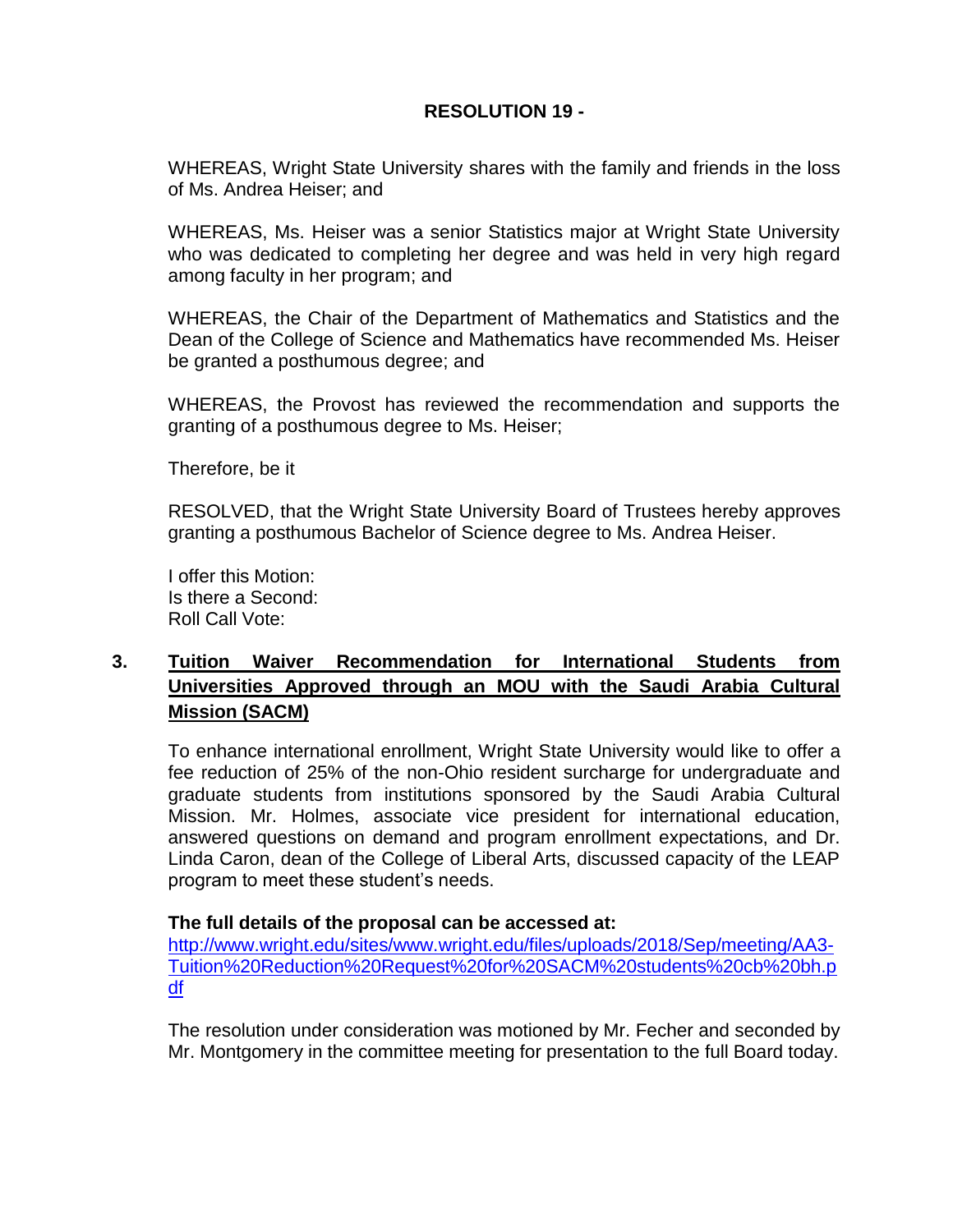#### **RESOLUTION 19-**

WHEREAS, §381.170 of Am. Sub. H.B. 49 of the 132<sup>nd</sup> General Assembly requires any waiver of tuition for any particular student or any class of students not otherwise permitted by law at a state-assisted institution of higher education to be approved by the Chancellor of the Ohio Department of Higher Education; and

WHEREAS, Directive 2009-011 signed by the Chancellor of the Ohio Department of Higher Education on April 17, 2009 established procedures for institutions to follow when requesting to waive standard tuition rates; and

WHEREAS, this resolution is contingent upon the approval of the Chancellor of the Ohio Department of Higher Education; and

WHEREAS, Wright State University intends to enter in to a Memorandum of Understanding (MOU) with the Saudi Arabia Cultural Mission (SACM) to provide undergraduate and graduate curricular programs; and

WHEREAS, students transferring from institutions sponsored by SACM must meet the Wright State University admissions criteria for international students; and

WHEREAS, Wright State University hopes to increase enrollment of international students, especially from Saudi Arabia; and

WHEREAS, Wright State University is requesting a fee reduction of 25% of the non-Ohio resident surcharge for undergraduate and graduate students from institutions sponsored by SACM; and

WHEREAS, using Spring 2019 fees, an undergraduate full-time, Ohio resident tuition is \$4,627 and the full-time, non-Ohio resident is \$9,199, with the difference (surcharge) being \$4,572. Thus, 25% of the surcharge is \$1143, bringing the tuition for SACM undergraduate, full-time students to \$8056; and

WHEREAS, using Spring 2019 fees, a graduate, full-time, Ohio resident tuition is \$7,149 and the full-time, non-Ohio resident is \$12,143, with the difference (surcharge) being \$4,994. Thus, 25% of the surcharge is \$1248.50, bringing the tuition for SACM graduate, full-time students to \$10,894.50; and

WHEREAS, Wright State University is requesting the tuition reduction be approved for only students sponsored by SACM who enroll for the first time at Wright State University in Spring 2019 or later; and

BE IT RESOLVED that the administration of Wright State University is authorized to offer a tuition reduction of 25% of the non-Ohio resident surcharge for international students sponsored by the Saudi Arabia Cultural Mission (SACM) and beginning at Wright State University for the first time in Spring 2019 or later; and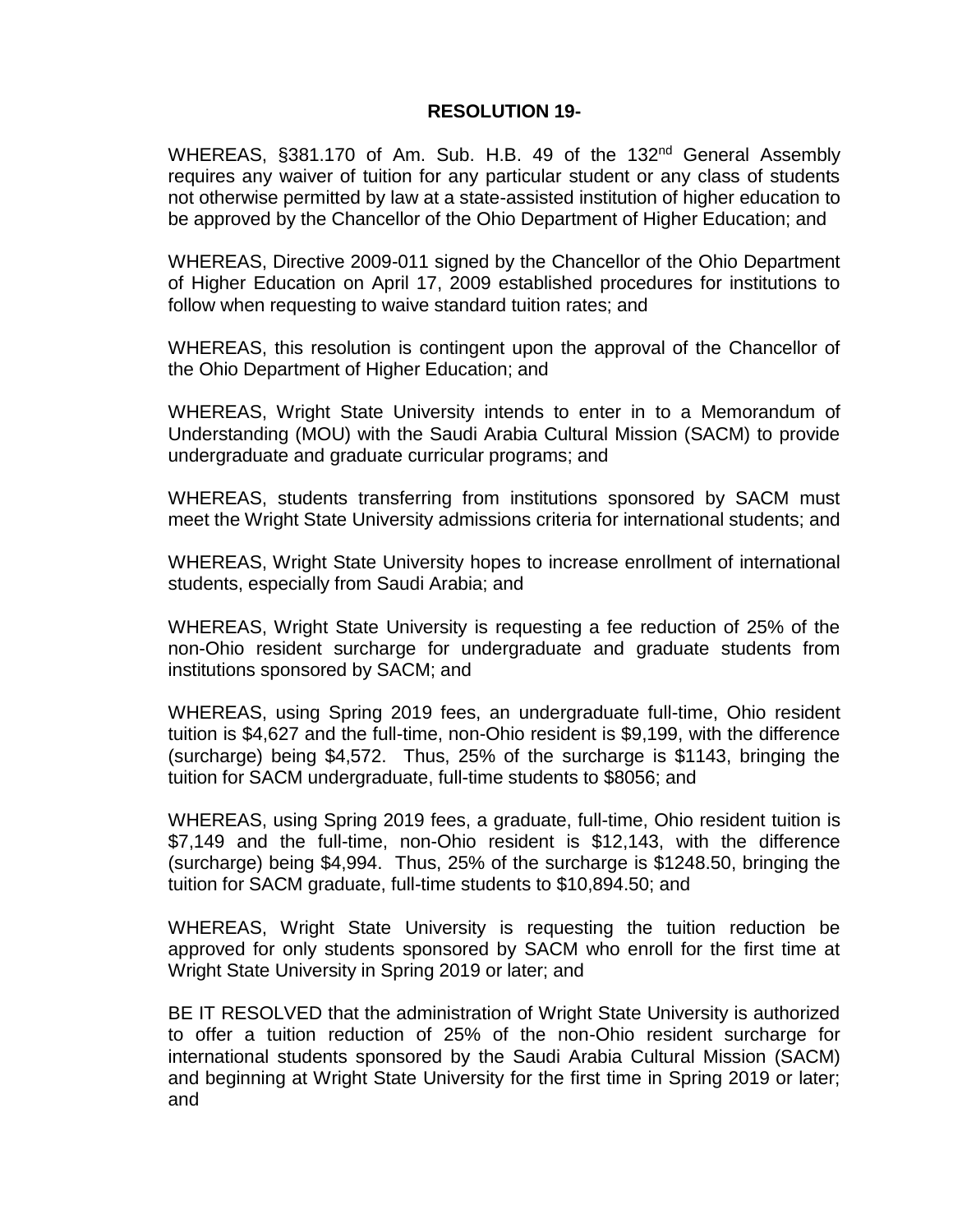BE IT FURTHER RESOLVED that the administration of Wright State University will submit a request to the Chancellor of the Ohio Department of Higher Education to review and approve the tuition reduction.

I offer this motion: Is there a second: Roll Call Vote:

### **4. Tuition Waiver Recommendation for College of Nursing and Health & Cincinnati Children's Hospital Medical Center**

The Committee reviewed a request to discount out of state tuition for Cincinnati Children's Hospital Medical Center (CCHMC) employees enrolled in the Nursing, Masters in Pediatric Nurse Practitioner-Acute Care program. CCHMC covers the cost of the program, however, some of their employees are not living in Ohio which triggers an out-of-state tuition rate. This MOU removes most of the out of state charge for those employees.

#### **The full proposal can be assessed here:**

[http://www.wright.edu/sites/www.wright.edu/files/uploads/2018/Sep/meeting/AA4-](http://www.wright.edu/sites/www.wright.edu/files/uploads/2018/Sep/meeting/AA4-CCHMC%20tuition%20reduction%20request%209-12-18.pdf) [CCHMC%20tuition%20reduction%20request%209-12-18.pdf](http://www.wright.edu/sites/www.wright.edu/files/uploads/2018/Sep/meeting/AA4-CCHMC%20tuition%20reduction%20request%209-12-18.pdf)

The following resolution was presented to the committee, moved forward by Mr. Montgomery with a second by Mr. Fecher, and is now before the Board of Trustees for appropriate action:

#### **RESOLUTION 19-**

WHEREAS, §381.170 of Am. Sub. H.B. 49 of the 132nd General Assembly requires any waiver of tuition for a particular student or any class of students not otherwise permitted by law at a state-assisted institution of higher education to be approved by the Chancellor of the Ohio Department of Higher Education; and

WHEREAS, Directive 2009-011 signed by the Chancellor of the Ohio Department of Higher Education on April 17, 2009, established procedures for institutions to follow when requesting to waive standard tuition rates; and

WHEREAS, this resolution is contingent upon the approval of the Chancellor of the Ohio Department of Education; and

WHEREAS, Wright State University is entering into a Memo of Understanding (MOU) between the Wright State University College of Nursing and Health (CONH) and Cincinnati Children's Hospital Medical Center (CCHMC) for employees of CCHMC to attend the online Nursing, MS in Pediatric Nurse Practitioner – Acute Care program; and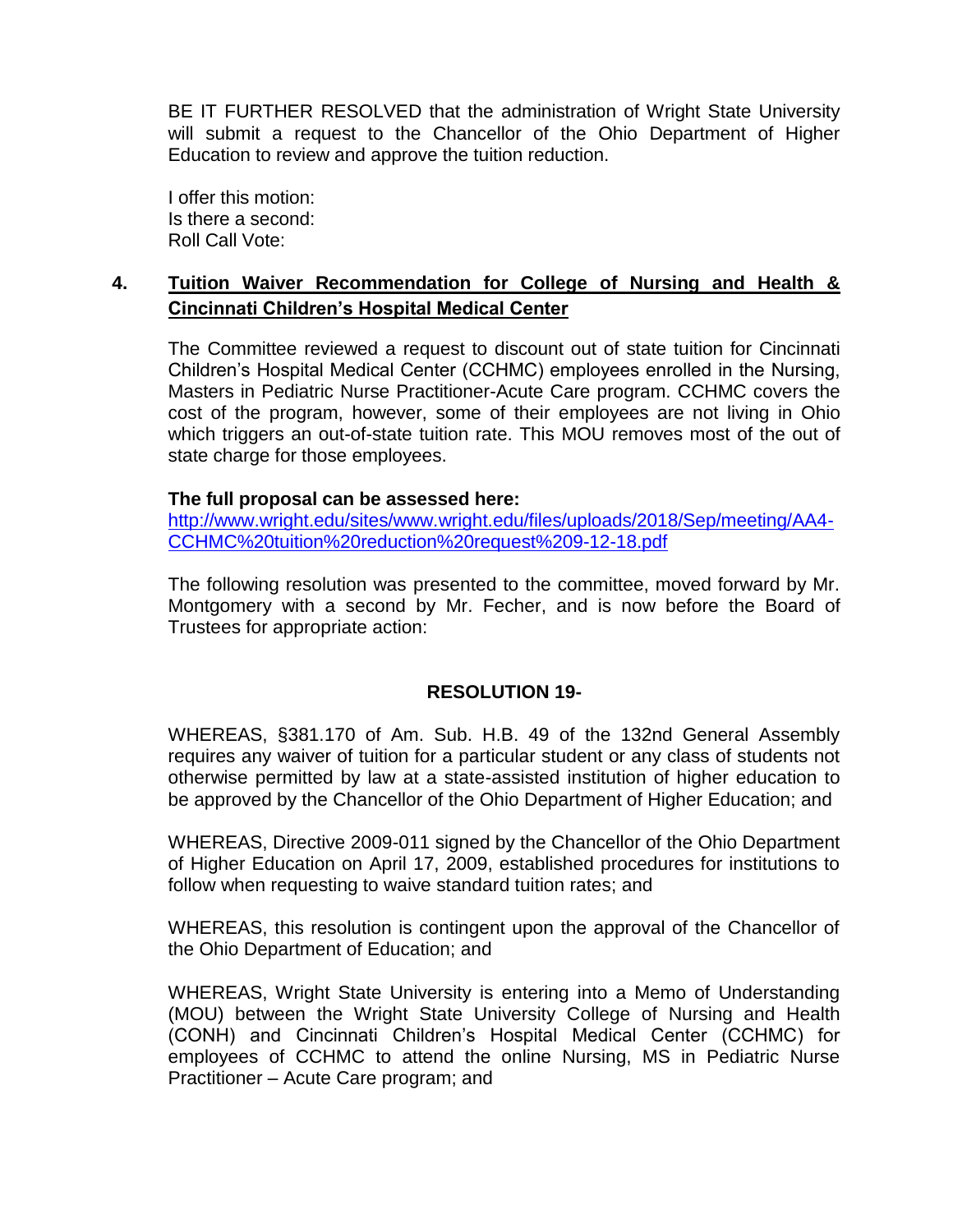WHEREAS, CCHMC will pay the tuition for employees enrolled in this program for a minimum of ten (10) different employees each academic year; and

WHEREAS, some of the CCHMC employees in this program may be non-Ohio residents; and

WHEREAS, Wright State University is requesting a fee reduction of 99% of the non-Ohio resident surcharge for students who work at CCHMC who enroll in the Nursing, MS in Pediatric Nurse Practitioner – Acute Care program; and

WHEREAS, Using 2018-2019 graduate tuition rates, the Ohio resident, graduate student tuition rate is \$660 per credit hour and the non-Ohio resident, graduate student tuition rate is \$1,125 per credit hour, making the non-Ohio resident surcharge of \$465; a 99% reduction results in an adjusted tuition rate of \$664.65 per credit hour; and

WHEREAS, Wright State University is requesting the tuition reduction be approved beginning in the Spring 2019 term; and

BE IT RESOLVED that the administration of Wright State University is authorized to offer a tuition reduction of 99% of the non-Ohio resident surcharge for non-Ohio residents employed by Cincinnati Children's Hospital Medical Center accepted into the Nursing, MS in Pediatric Nurse Practitioner – Acute Care program at Wright State University beginning in the Spring 2019 term; and

BE IT FURTHER RESOLVED that the administration of Wright State University will submit a request to the Chancellor of the Ohio Department of Higher Education to review and approve the tuition reduction.

I offer this motion: Is there a second: Roll Call Vote:

#### **5. Campus Completion Plan**

Dr. Edwards presented Wright State's 2018 Campus Completion Plan to the committee for review prior to submission to the full Board for approval. This report is a requirement of the state and represents the continuation of a series of initiatives to enhance student learning, progress, and degree competition. Mr. Littell indicated that reports have been filed in 2014 and 2016, and the target goal for this series is a 3% increase in each area in retention, persistence, and completion.

Ms. Green moved to accept the report with a second from Mr. Fecher. The report is before the full Board for approval.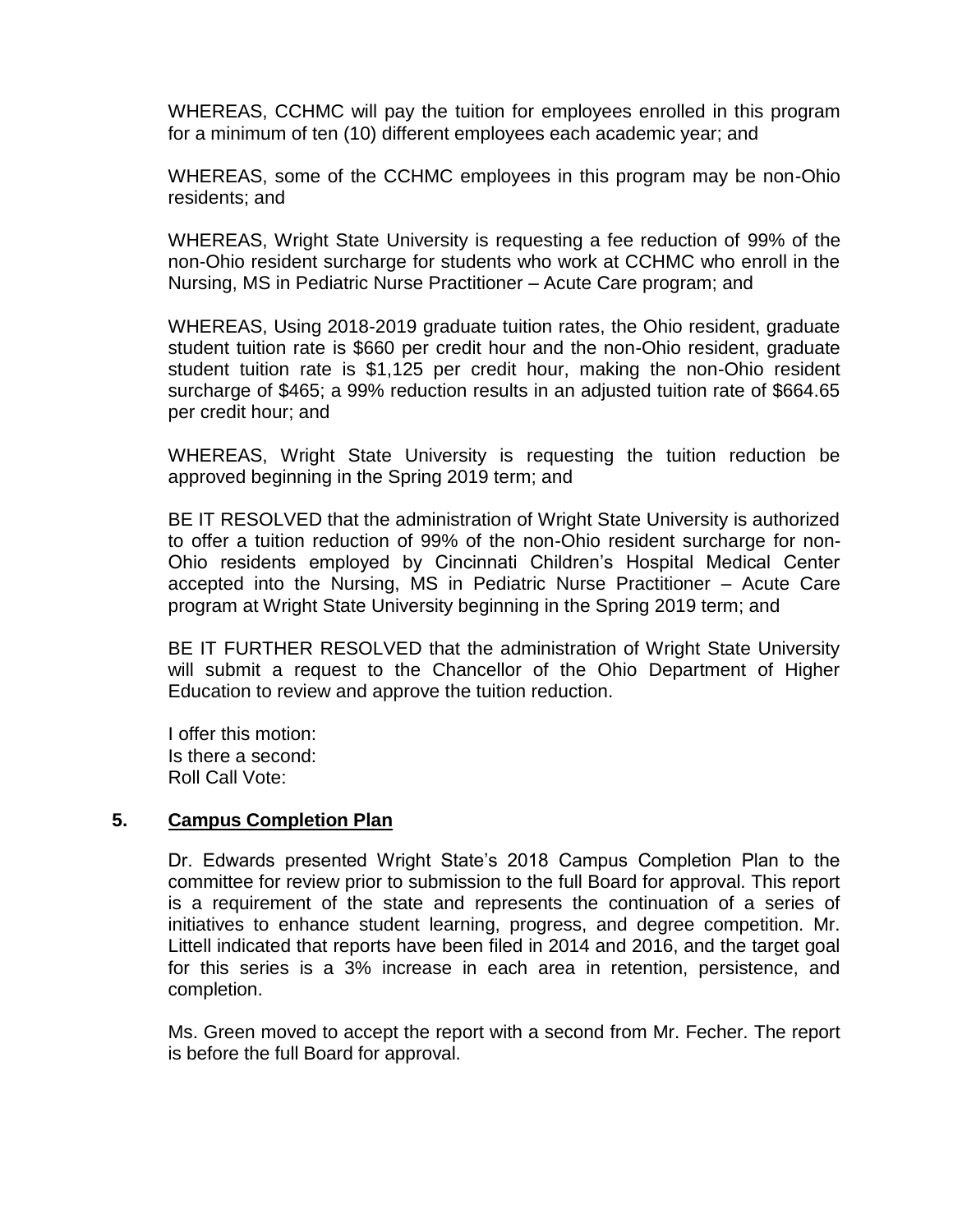## **Adoption of Wright State 2018 Campus Completion Plan**

#### **RESOLUTION 19-**

WHEREAS, Section 3345.81 of the Ohio Revised Code requires that each institution of higher education adopt an institution-specific completion plan consistent with the mission and strategic priorities of the institution that includes measureable student completion goals; and

WHEREAS, the Higher Learning Commission of the North Central Association of Colleges and Schools, which accredits Wright State University, requires that each institution has defined goals for student retention, persistence, and completion that are ambitious but attainable and appropriate to its mission, student populations, and educational offerings; and

WHEREAS, the Ohio Revised Code requires that the board of trustees of each institution of higher education shall update its plan at least once every two years and provide a copy of their updated plan to the chancellor upon adoption; and

WHEREAS, the initial Wright State Campus Completion Plan was approved by the Board of Trustees and submitted to the Ohio Department of Higher Education in 2014; and

WHEREAS, the 2016 Campus Completion Plan was approved by the Board of Trustees and submitted to the Ohio Department of Higher Education in 2016; and

WHEREAS, the University's Campus Completion Committee has reviewed the 2016 Campus Completion Plan and recommended the initiatives and programs in the 2018 Campus Completion Plan;

BE IT RESOLVED, that the Wright State University Board of Trustees adopts the Wright State University 2018 Campus Completion Plan.

I offer this motion: Is there a second: Roll Call Vote:

#### **Proactive Advising**

Mr. Tim Littell, associate dean and executive director of student success, outlined five key Campus Completion Plan focus areas driving efforts to enhance student completion, persistence, and retention. These include:

- Student preparation
- Proactive advising
- Integrated technology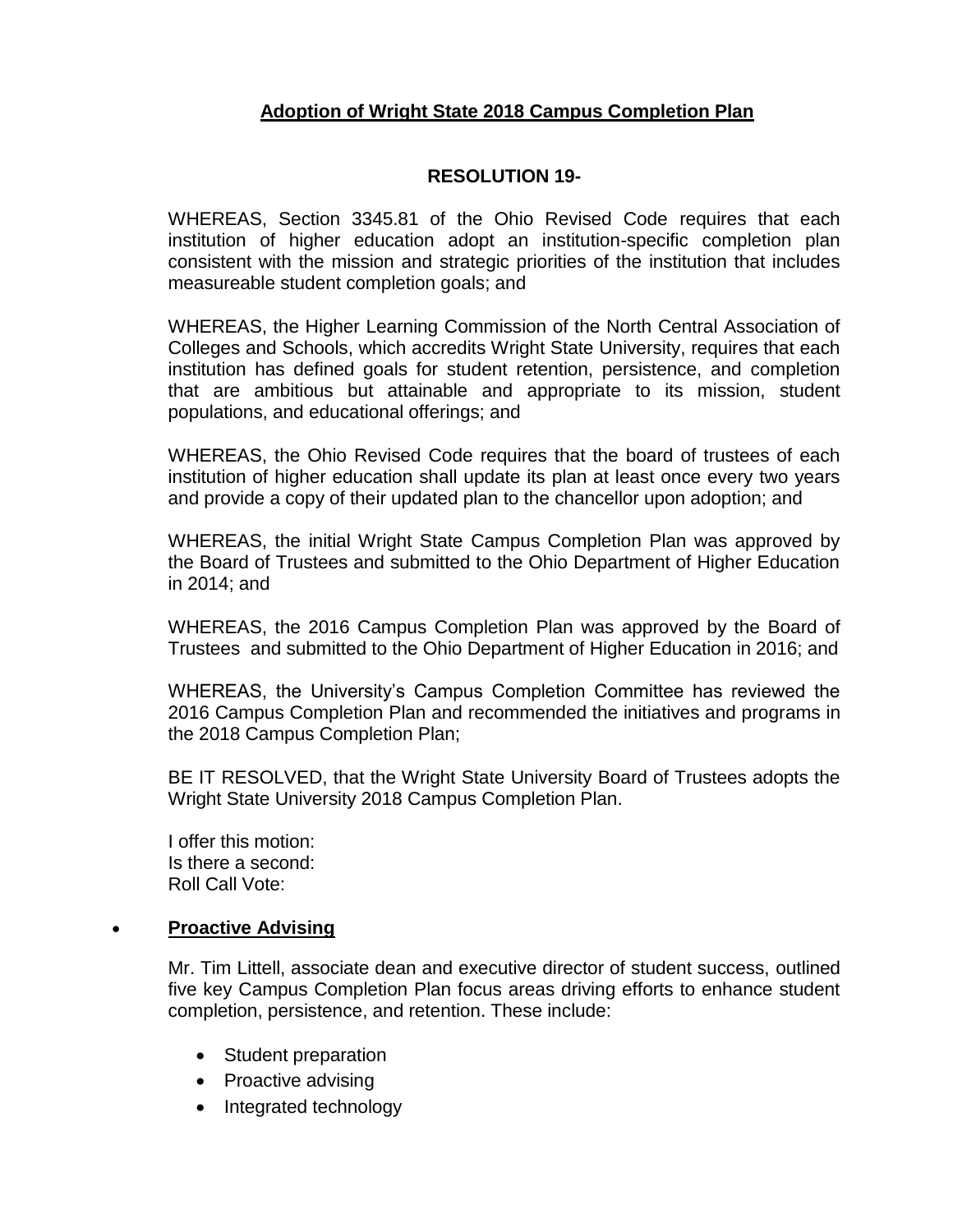- Transfer and non-traditional student support
- Career education and financial literacy

To support these areas, Wright State has moved to a centralized advising model to enhance student advising, integrate technology, and unify intercollegiate collaboration and communication. Ms. Amanda Spencer, director of University Academic Advising, spoke about an outreach campaign to drive enrollment. This campaign helps students with advising appointments, timely registration, and proactively identifies students who did not register for the coming semester. Early results from the pilot programs in the College of Engineering and Computer Science and University College were positive. Plans are to scale up and implement outreach campaigns across campus.

Mr. LIttell discussed the "murky middle", those students who have completed their first year with a GPA of between 2.0 and 3.0 but still have a good chance of dropping out before degree completion. The goal is to retain these students at a higher rate by using predictive technology combined with a personal approach to advising incorporating an educational plan.

The Board is interested in strategic investments that have a significant impact on revenue and the potential to increase state support. Mr. Littell shared some success metrics for their proactive advising model and its impact on retention and discussed what might be possible with an increase in academic advisors to reduce caseloads. Trustee Fecher extended his thanks to all Wright State advisors for their continued efforts and hard work.

#### **Focus on Innovation and Entrepreneurship**

Dr. Douglas Leaman, professor and dean of the College of Science and Math, spoke about his college's interdisciplinary innovation weekend events and the impact they have on students. As a weekend immersive "shark tank" experience, students from across multiple disciplines are partnered with external companies or sponsoring organizations to tackle "real world problems". One recent project was to imagine a patient tracking system that would follow a wounded soldier from the battlefield through their medical care journey. Creative solutions offered included implanted sensors that could monitor and report in real time.

Ms. Catherine Evers-Smith, a senior chemistry major on the premedical science track, spoke of her experience and how it helped her, and others, conceptualize, communicate, collaborate, use time management and presentation skills, and best of all, gain confidence in themselves and their ideas.

A second innovation weekend is scheduled for November 2-4, 2018. This event, sponsored by Leidos, will explore soft tissue damage assessment for patients in emergency situations.